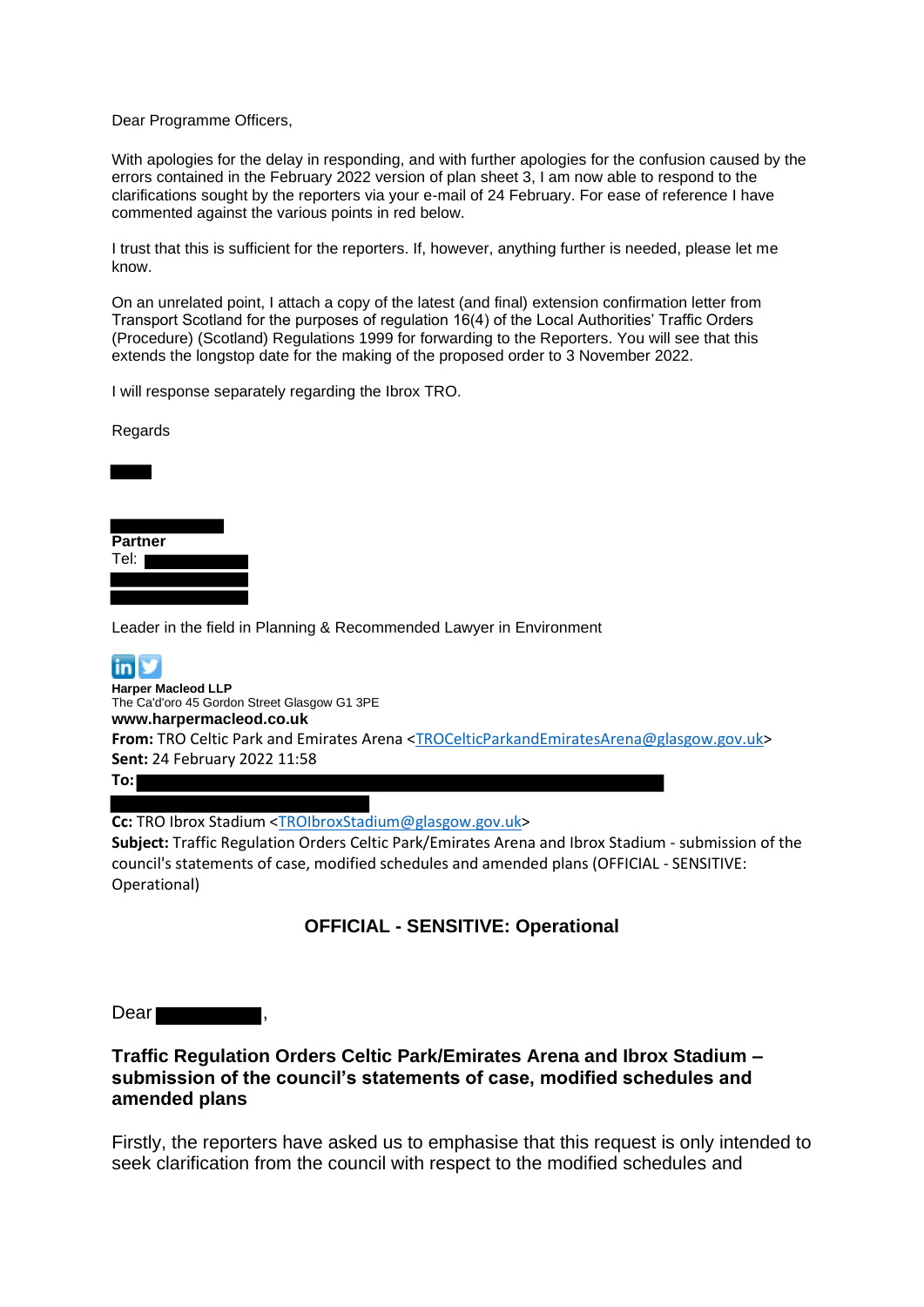amended plans, so that sufficient and accurate information is available to all parties to enable the preparation and submission of their statements of case.

The reporters have reviewed the relevant paragraphs of the statements, and briefly reviewed the modifications to the schedules. They recognise that the purpose of the amended plans is to show the location of the restrictions identified in the modified schedules. However, they have referred to paragraph 4.7.6 of the council's statement for the Celtic Park/Emirates Order, which explains the need for the plans to be updated to avoid duplication with the Clyde Gateway TRO. There is otherwise no reference to any changes to the plans with respect to either order, and the reporters were therefore not expecting the submission of a complete set of amended plans for both orders.

The reporters have found that it is difficult to identify which of the modifications to the schedules are the subject of amendments to the plans, without a full comparison of the original published plans with the amended plans. They have therefore asked the council to confirm whether there are any amendments to the plans resulting from the modifications to the schedules not related to the Clyde Gateway TRO. With the exception of the further amendment to remove a short section of restriction on Tollcross Road shown on the original plan as explained further below, the only amendments needed to the original plans are those relating to the Clyde Gateway TRO.

Please see the comments below regarding Tollcross Road/Helenvale Street/London Road which explain that drafting errors made when the February 2022 plans were being updated resulted in the overview plan and sheet 3 incorrectly showed further changes.

If there are no such amendments, clarification is requested as to why full sets of amended plans have been submitted. The Clyde Gateway TRO changes only relate to streets on sheets 2, 4 and 5 and the overview plan. We thought it would be simplest to produce a full set of replacement plan sheets. In the event that there is a small number of such amendments, an additional schedule listing the changes shown on each of the amended plans could be prepared. In the event that there is a significant number of such amendments, an additional set of amended plans could be prepared showing only the changes from the original published plans. We propose to address this by submitting plans (using the backcloths to sheets 2, 4 and 5) which won't show the proposed TRO restrictions but will instead show only the existing Clyde Gateway restrictions. Comparing those plans against the original plans or the February 2022 updated versions will highlight the Clyde Gateway related changes now proposed by the council. Either of these could be crossreferenced to and mirror the schedules in GCC 17 (Ibrox) and GCC 20 (Celtic Park). This process may enable parties to more readily identify and understand the proposed modifications to the schedules and plans.

The reporters also seek clarification with respect to the notation on the plans. They have assumed that the double lines refer to no waiting at any time, that the dots refer to no loading or unloading at any time, and that the colour orange is used when both are applied and purple when only no waiting applies.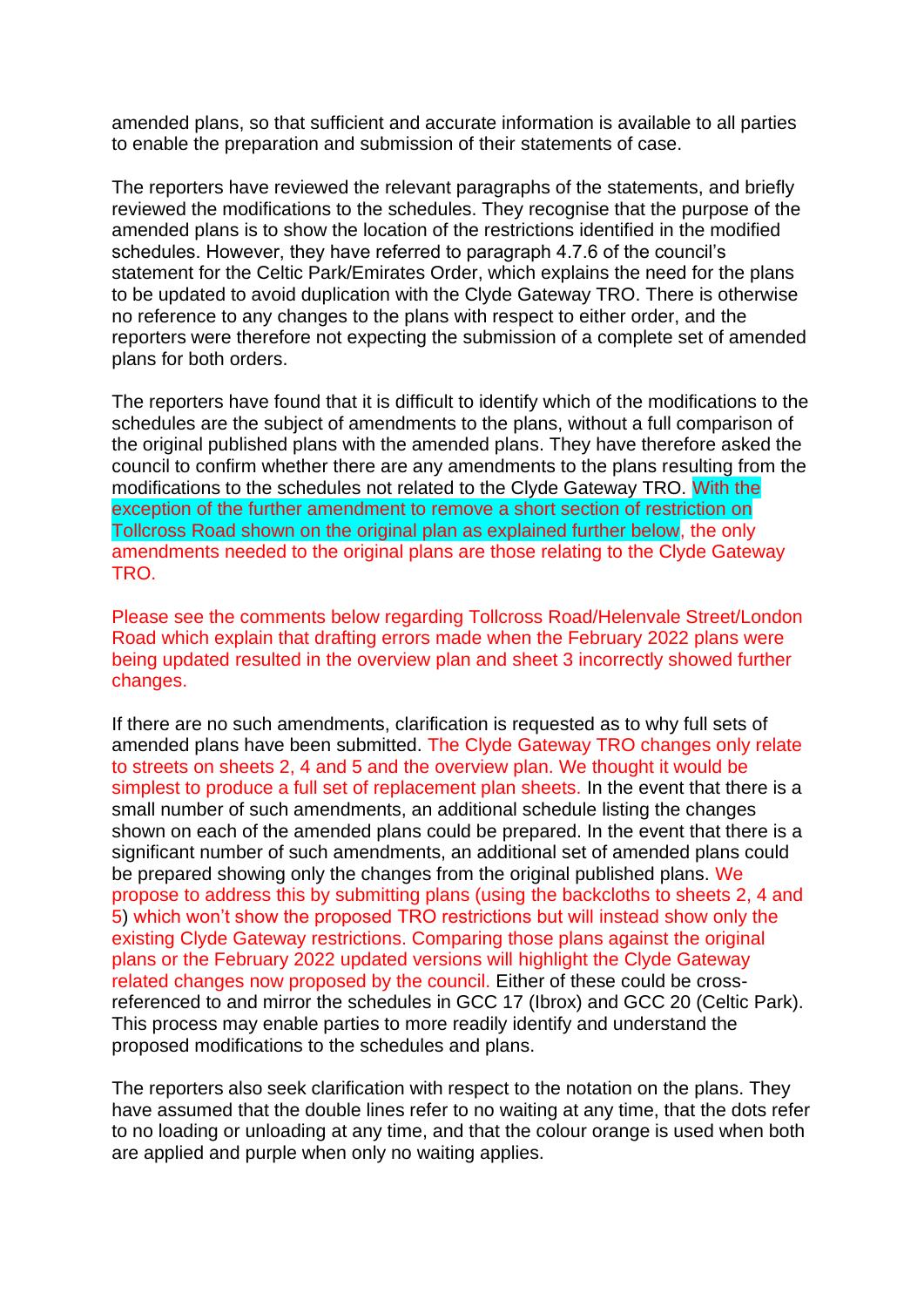The purple notation (the double lines can only be seen when viewing at circa 400% of original size) reflects a no waiting at any time restriction, and the orange notation (double line with short perpendicular lines) reflects a no waiting/no loading or unloading at any time restriction. Those restrictions are not, however, the only waiting and loading/unloading restrictions which the proposed TRO would give rise to. Most obviously, all streets within the EDPZ, indicated by a dashed heavy blue line would be subject to no waiting (without a permit) restrictions during relevant events. Also, the unbroken blue line indicated no waiting and no loading or unloading during relevant event. Paragraphs 4.1 to 4.4 in the statement of case explain the various restrictions and tie them to the relevant schedule and relevant notation on the plans. For ease of reference I have provided a summary version below.

Dashed heavy blue line – Schedule 3 - Event Day Parking Zone – no waiting during relevant events except by permit holders.

Unbroken blue line – Schedule 4 – event day emergency routes – no waiting and no loading or unloading during relevant events.

Double orange line with perpendicular short perpendicular lines – Schedule 2 – permanent emergency routes no waiting and no loading or unloading at any time. Note that 'at any time' used here and below means that these restrictions would apply permanently, not just during relevant events.

Double purple lines – Schedule 1 – no waiting at any time.

Green hatching – Schedule 6 – bus parking only during relevant events

Disabled Bay – Schedule 5 – disabled vehicle parking only. Note that this would also be a full time restriction.

Could you please also confirm the basis for the coloured text within the schedules. There is no significance to the different colours of the text in the updated tracked draft schedules. I understand the different colours came about because more than one individual was involved in updating the schedules and that Word automatically gave a different colour to each individual's contributions.

More specifically, the reporters have looked at plan 3 of the Celtic Park/Emirates Order, in the vicinity of Tollcross Road/Helenvale Street/London Road. In comparing the amended plan with the original plan as published, they have noted that there is an uncoloured notation on the published plan, which appears to be part of the base map, and which has been changed to orange on the amended plan.

For ease of explanation, I have set out extracts from the original and updated plans showing the junction of Tollcross Road and Helenvale Street.

Original plan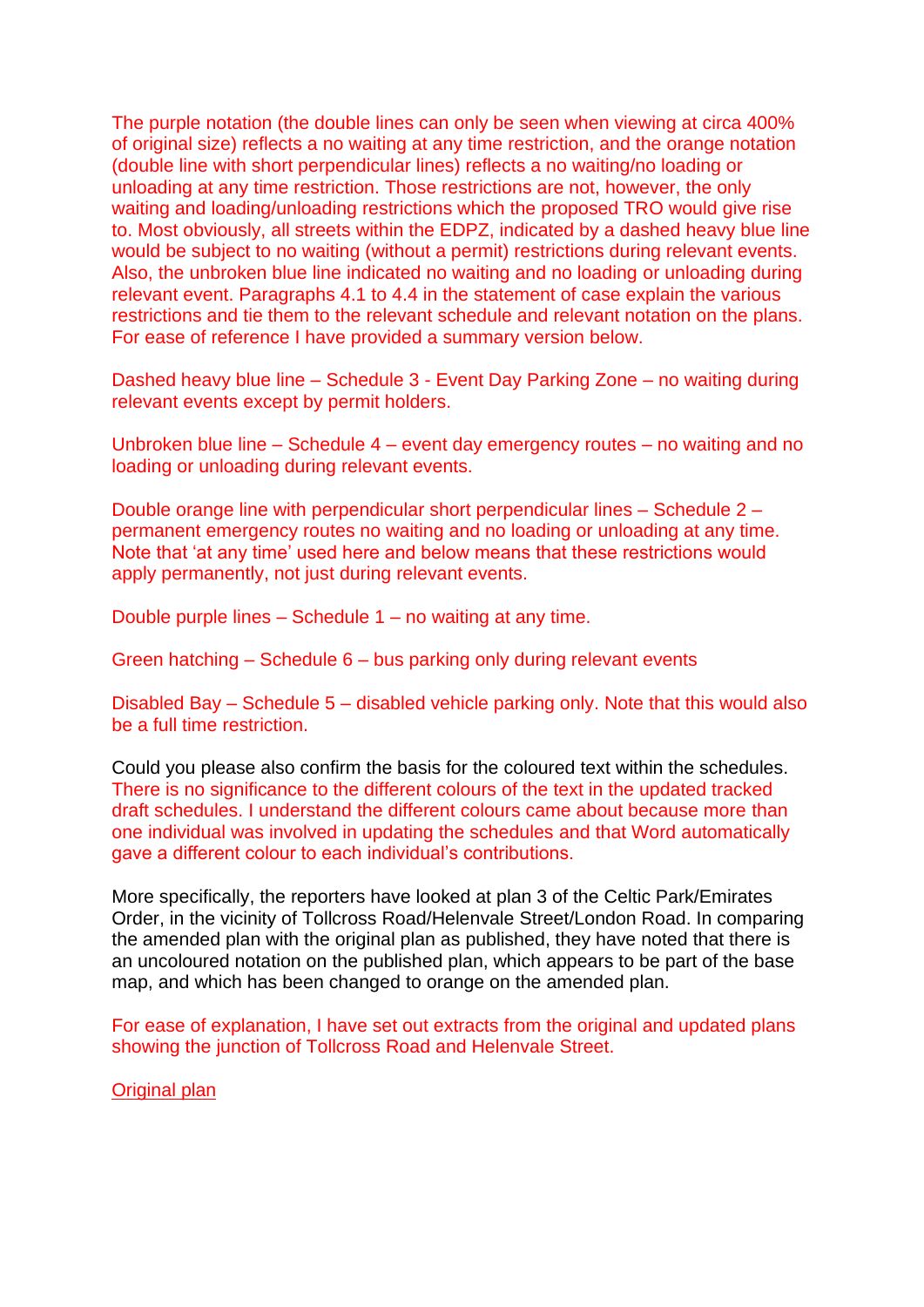

### February 2022 version



# March 22 version



The issue identified by the reporters is that the updated version of sheet 3 of the plan shows various no waiting/loading/unloading restrictions in orange, whereas on the original plan there is an uncoloured notation. The uncoloured notations on the original plan show existing restrictions covered by existing TROs. When the plans were being updated to remove the Clyde Gateway restrictions, the uncoloured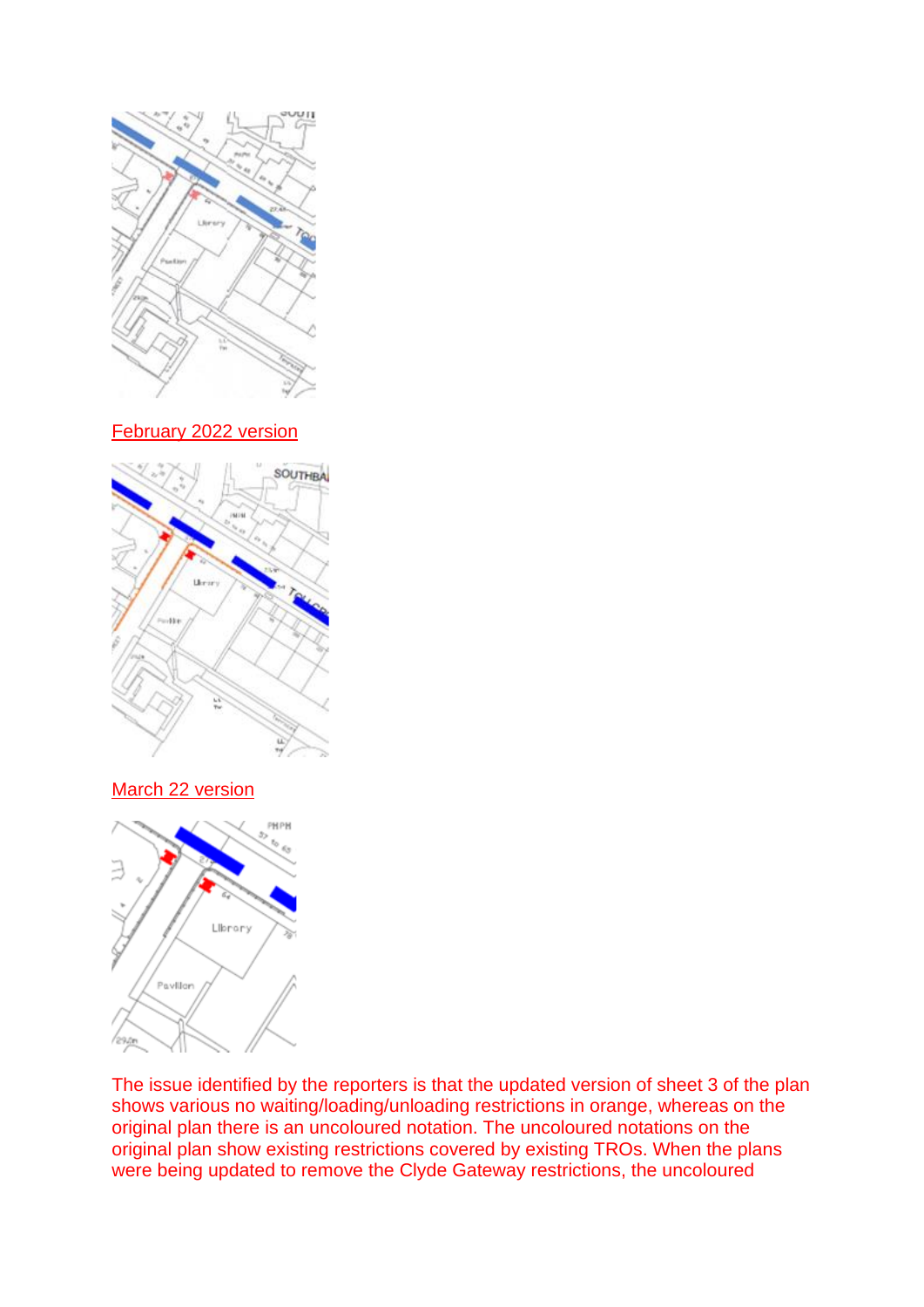notations showing existing restrictions due to other TROs were mistakenly coloured orange. Only the overview plan and sheet 3 were affected. This has now been addressed and I attach updated March 2022 versions of the overview plan and sheet 3 to replace the February 2022 versions. The March 2022 versions also address the further issues with the February 2022 version of sheet 3 as discussed below.

They have also noted that under Schedule 2 there is only one entry for Helenvale Street, which refers to 10m on the east and west side of the street northwards from London Road. On the plan there are only dots on the west side, and on the east side there is a double line and dots, but the reporters cannot understand (from the schedule) why there would be any such difference.

I have included below an extract from the original version of sheet 3 showing the junction of Helenvale Street and London Road. You will see that, when blown up, the same orange notation (signifying no waiting and no loading or unloading at any time) appears on both the east side and west side. That accurately reflects the entry for Helenvale Street in Schedule 2.

Original Plan

February 2022 version

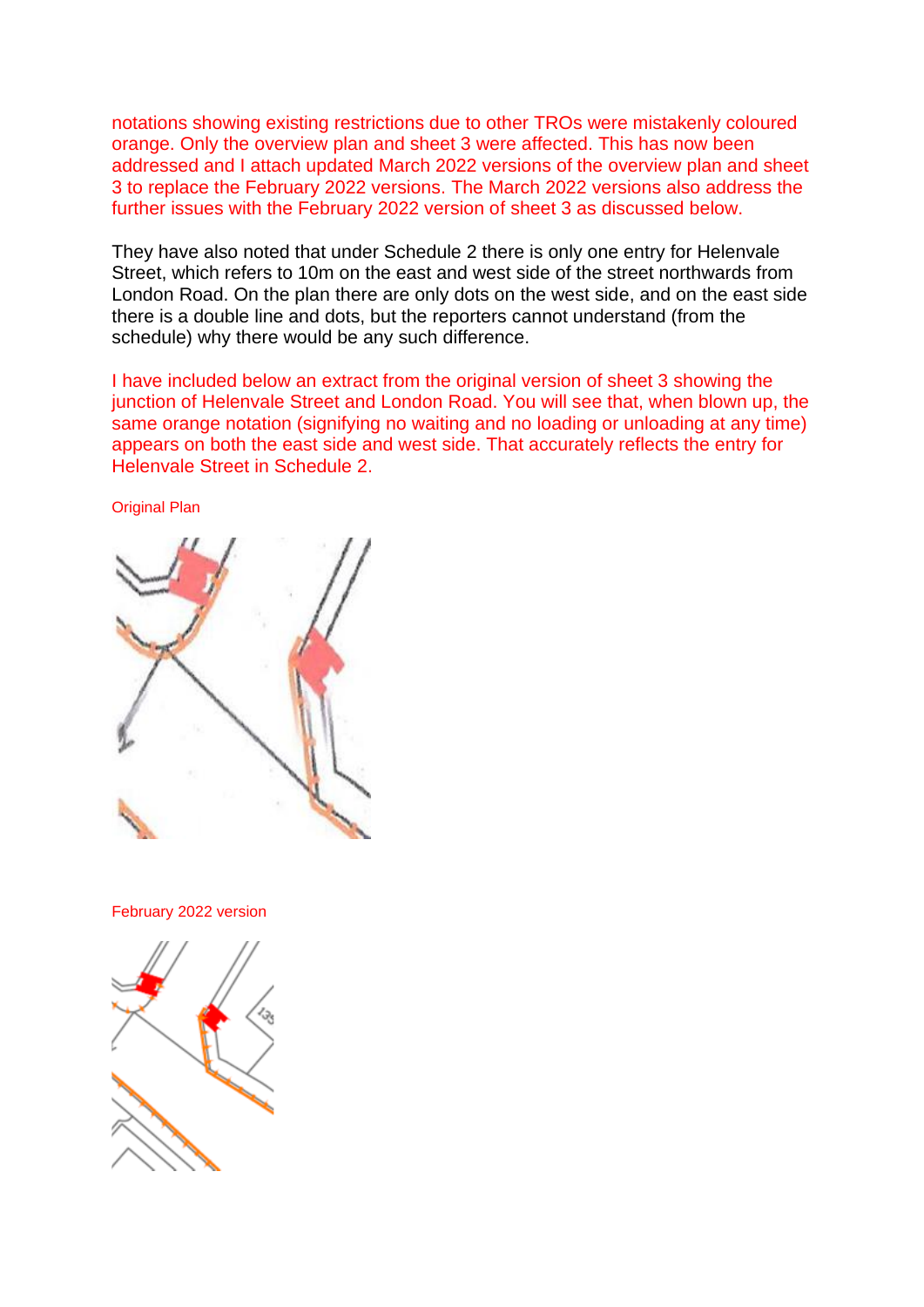#### March 2022 version



The reporters' comment about the west side showing only dots and the east side showing an orange double line and dots relate to the February 2022 update of sheet 3. That came about as a consequence of the drafting errors in relation to the 2022 version of sheet 3 as described above. The attached March 2022 version of sheet 3 corrects this (and restores the position to that of the original plan shown above.)

There is a double line and dots (orange) notation on both the west and east side of Helenvale Street southwards from Tollcross Road, but this is not referred to in Schedule.2. There is no reference to Tollcross Road, Ewing Place or St Michael's Place in Schedule 2, even though there are no waiting and no loading or unloading restrictions shown on the amended plan. The explanation for these is the same as that for the junction of Tollcross Road and Helenvale Street as discussed above – these notations reflect existing restrictions covered by other TROs which were turned orange in error when the February 2022 update of sheet 3 was prepared. The attached March 2022 version of sheet 3 reflects this (and is consistent with the original plan.)

While investigating these matters the council identified an issue with the original plan. I have included below extracts from the original and the March 2022 versions of sheet 3 showing a short section of Tollcross Road between St Michael's Lane and Springfield Road.

**Original**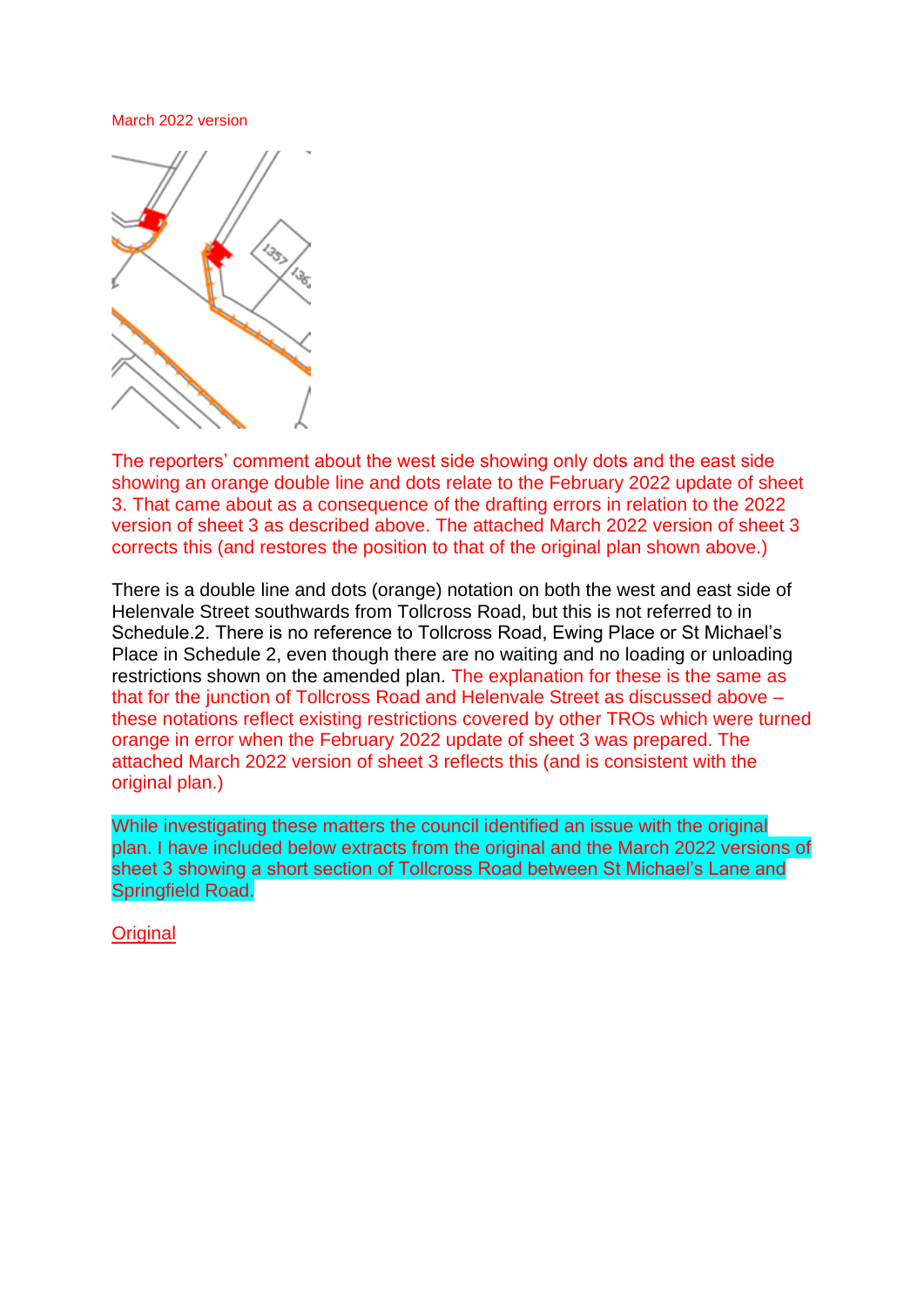

March 2022



The original plan shows a short section as coloured orange. There is, however, no corresponding entry in the scheduled. Accordingly, this short section has been removed from the March 2022 version of sheet 3.

The reporters would be grateful for clarification on the above matters. In addition, if there are changes shown on the amended plans (beyond those required in relation to the Clyde Gateway TRO), the council's further thoughts on providing an additional schedule or set of plans, as referred to above, would be appreciated. The reporters will then further consider this matter.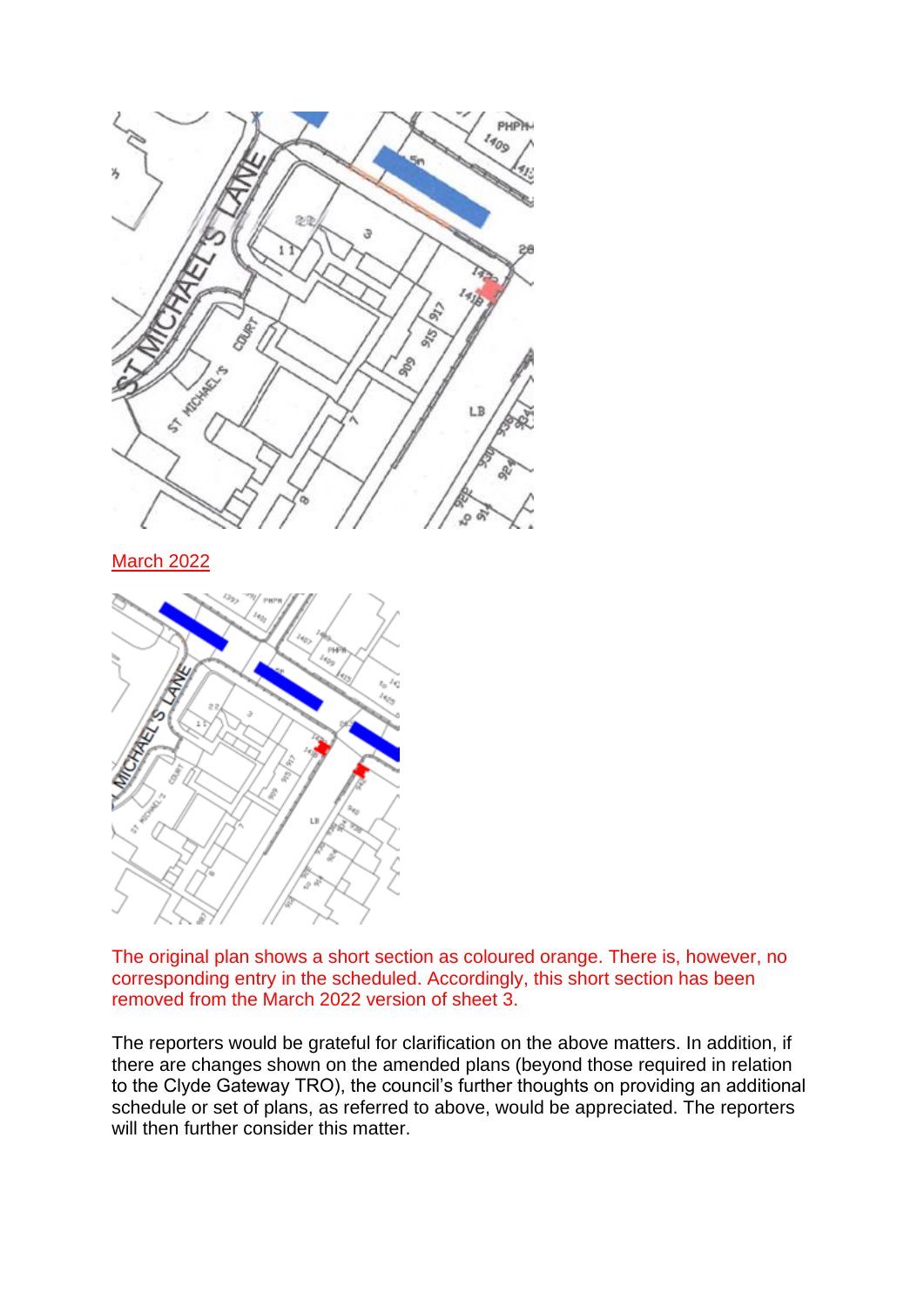Yours sincerely,

### Programme Officer Team

Celtic Park and Emirates Arena Traffic Regulation Order & Ibrox Stadium Traffic Regulation **Order** 

### **OFFICIAL - SENSITIVE: Operational**

**Glasgow - proud host of the 26th UN Climate Change Conference (COP26) - UK2021.**

Please print responsibly and, if you do, recycle appropriately.

Disclaimer:

This email is from Glasgow City Council or one of its Arm's Length Organisations (ALEOs). Views expressed in this message do not necessarily reflect those of the council, or ALEO, who will not necessarily be bound by its contents. If you are not the intended recipient of this email (and any attachment), please inform the sender by return email and destroy all copies. Unauthorised access, use, disclosure, storage or copying is not permitted. Please be aware that communication by internet email is not secure as messages can be intercepted and read by someone else. We therefore strongly advise you not to email any information which, if disclosed to someone else, would be likely to cause you distress. If you have an enquiry of this nature then please write to us using the postal system. If you choose to email this information to us there can be no guarantee of privacy. Any email, including its content, may be monitored and used by the council, or ALEO, for reasons of security and for monitoring internal compliance with the office policy on staff use. Email monitoring or blocking software is also used. Please be aware that you have a responsibility to make sure that any email you write or forward is within the bounds of the law. Glasgow City Council, or ALEOs, cannot guarantee that this message or any attachment is virus free or has not been intercepted and amended. You should perform your own virus checks.

#### **Protective Marking**

We are using protective marking software to mark all our electronic and paper information based on its content, and the level of security it needs when being shared, handled and stored. You should be aware of what these marks mean for you when information is shared with you:

- 1. **OFFICIAL SENSITIVE** (plus one of four sub categories: Personal Data, Commercial, Operational, Senior Management) - this is information regarding the business of the council or of an individual which is considered to be sensitive. In some instances an email of this category may be marked as PRIVATE
- 2. **OFFICIAL** this is information relating to the business of the council and is considered not to be particularly sensitive
- 3. **NOT OFFICIAL** this is not information about the business of the council.

For more information about the Glasgow City Council Protective Marking Policy please visit <https://glasgow.gov.uk/protectivemarking>

For further information and to view the council's Privacy Statement(s), please click on link below[:www.glasgow.gov.uk/privacy](http://www.glasgow.gov.uk/privacy)

#### **Please be aware of cyber-crime.**

We will not change bank account details during the course of a transaction. If you are due to transfer money to Harper Macleod and have received an e-mail with sort code and account details you should call your Harper Macleod contact to corroborate these details. Please use a phone number from our website or terms of engagement letter and not one from the same e-mail as contains the bank account details. For other advice on protection from cyber-crime, see the National Cyber Security Centr[e website.](https://www.ncsc.gov.uk/)

*Please consider the environment before printing this email*

Harper Macleod LLP is limited liability partnership regulated by the Law Society of Scotland, whose registered number is S0300331 and whose registered office is at The Cadoro, 45 Gordon Street, Glasgow G1 3PE. The applicable regulations of the Law Society of Scotland can be accessed here [\[http://www.lawscot.org.uk/\]](http://www.lawscot.org.uk/). A list of members of Harper Macleod LLP is available here